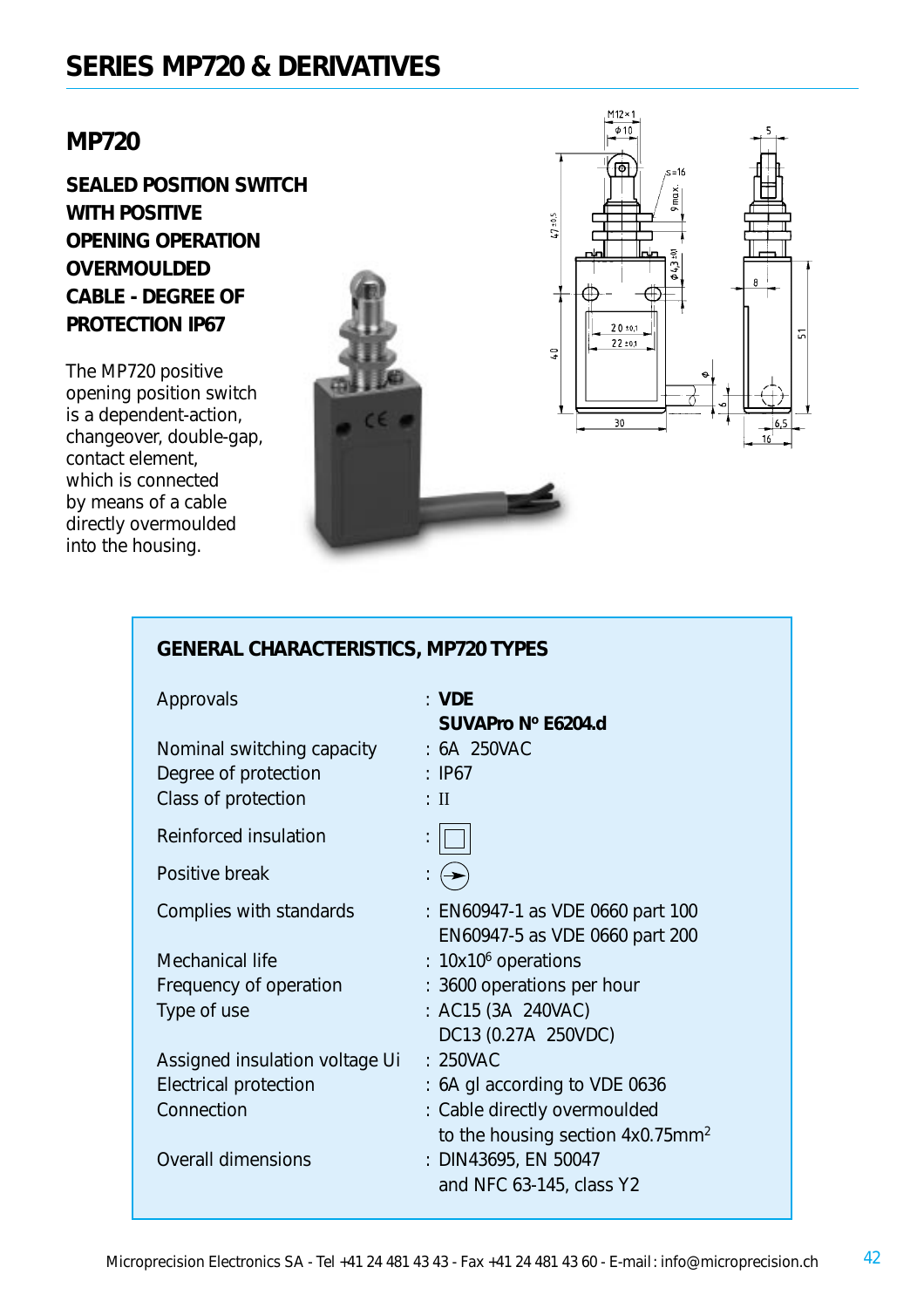## **REFERENCE CODE OF THE ARTICLE**



## **SWITCHING DIAGRAM**

Depending on the type of cable

| Cable isolation                         | <b>PVC</b>                              | Polyurethane                            | Silicone                                                      |
|-----------------------------------------|-----------------------------------------|-----------------------------------------|---------------------------------------------------------------|
| Code in the reference<br>of the article |                                         | <b>PUR</b>                              | <b>SI</b>                                                     |
| Element of contact<br>Za form           | <b>Brown</b><br>11<br>23<br><b>Blue</b> | <b>Brown</b><br>12<br>24<br><b>Blue</b> | White<br>White<br>11<br>12<br>23<br>24<br><b>Blue</b><br>Blue |

*According to the availability of the market we reserve ourselves the right to modify the colors of identification of wire connection.*

- 11 12: Positive Break contact: positive opening operation.
- 23 24: Working contacts. They are designed for switching circuits and must never be used for breaking a safety circuit.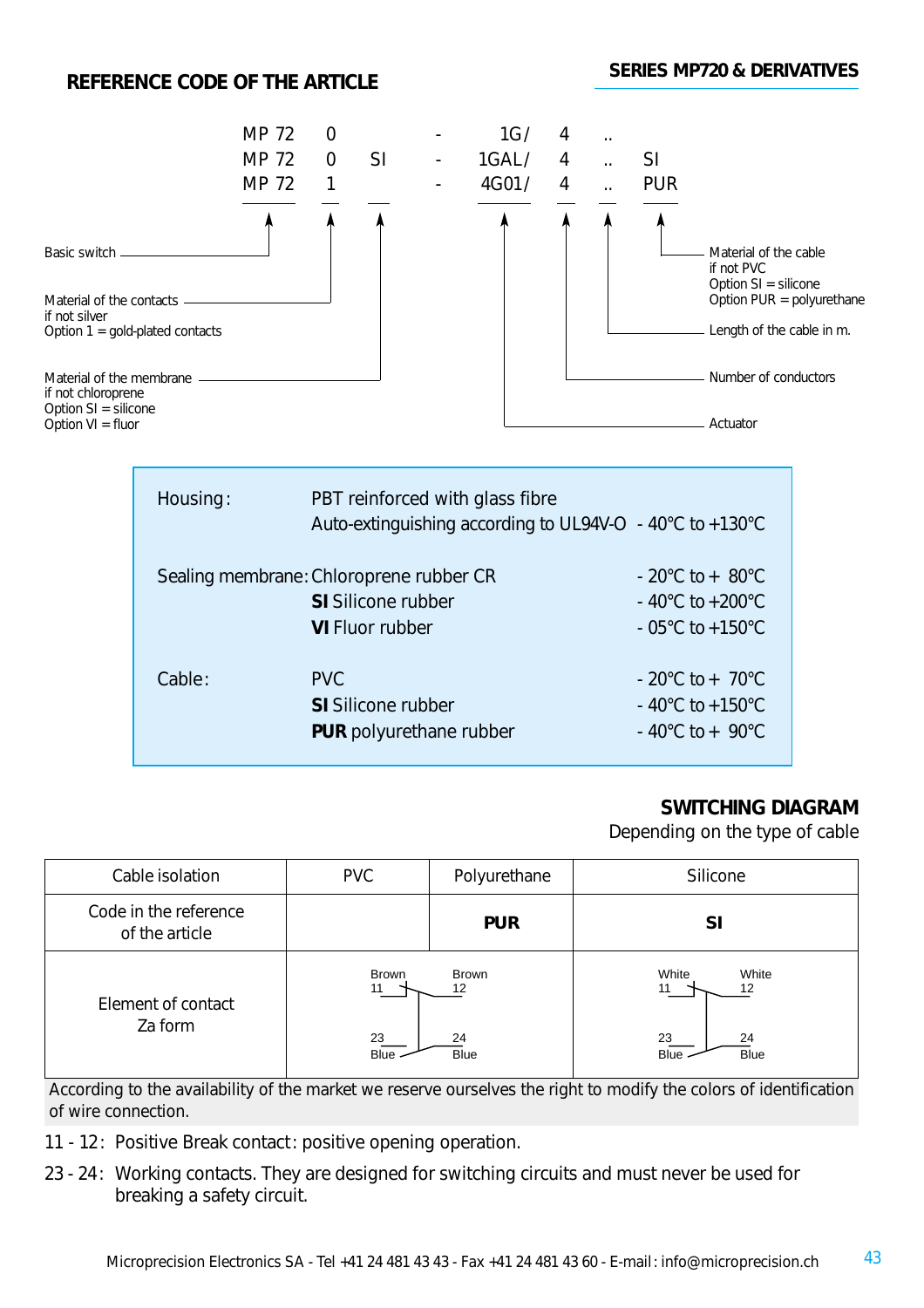## **COMMAND CHARACTERISTICS TERMINOLOGY**

Additional definitions for the MP720.

#### **Pmp**

Positive opening operation position. Actuator position at the point where the positive opening of the contacts is achieved.

Position of the actuator when the positive opening operation on the circuitbreaking contacts has been achieved. Position in, which pre-determined dielectric voltage rating requirements is met between the open contacts in the switchable circuit.

## **SAMPLES APPLICATIONS**

#### **• Hinged door (rotating)**

The problem with fitting a positive opening operation position switch to a hinged door is that the switch has to be operated as the door opens. Hence, the switch cannot be operated directly by the door but rather via a notched cam.

#### **• Sliding door (lateral movement)**

In this case also the switch has to be operated as the door opens. Care has to be taken to ensure that the positive opening operation switch remains in that position during the full open travel of the door.

Protective doors of this type are generally used on machines operating at high revolutions with cooling fluids. Consequently, it is essential in such applications that a switch with IP67 protection be used.

#### **smp**

Positive opening operation travel. The minimum distance between the start of the movement of the actuator and the position where the positive opening of the contacts is achieved.

Distance between the rest position and the positive opening operation position.

#### **Fmp**

 $P_{\rm F}$ 

 $P<sub>1</sub>$ 

Positive opening operation force. The actuating force applied to the actuator to cause it to achieve the positive opening operation.

Pmn



### **FITTING INSTRUCTIONS**

Additional instructions supplementing those on page 6 to 15. When fitting **MP720** positive opening operation position switches, account has to be taken of the following points:

- The switch **must be actuated with the minimum positive opening operation travel (smp)** given for each type of actuator. This travel insures the opening of the contacts, hence the interruption of the circuit.
- The switch must be secured to a rigid support. Care must be taken to ensure that the retaining screws cannot work loose in use.
- The cam must be positioned and insured against maladjustment.
- The actuators must be set at the proper angle to avoid the accumulation of foreign bodies.
- Components must be correctly selected according to temperatures and chemical resistance.

## **SERIES MP720 & DERIVATIVES**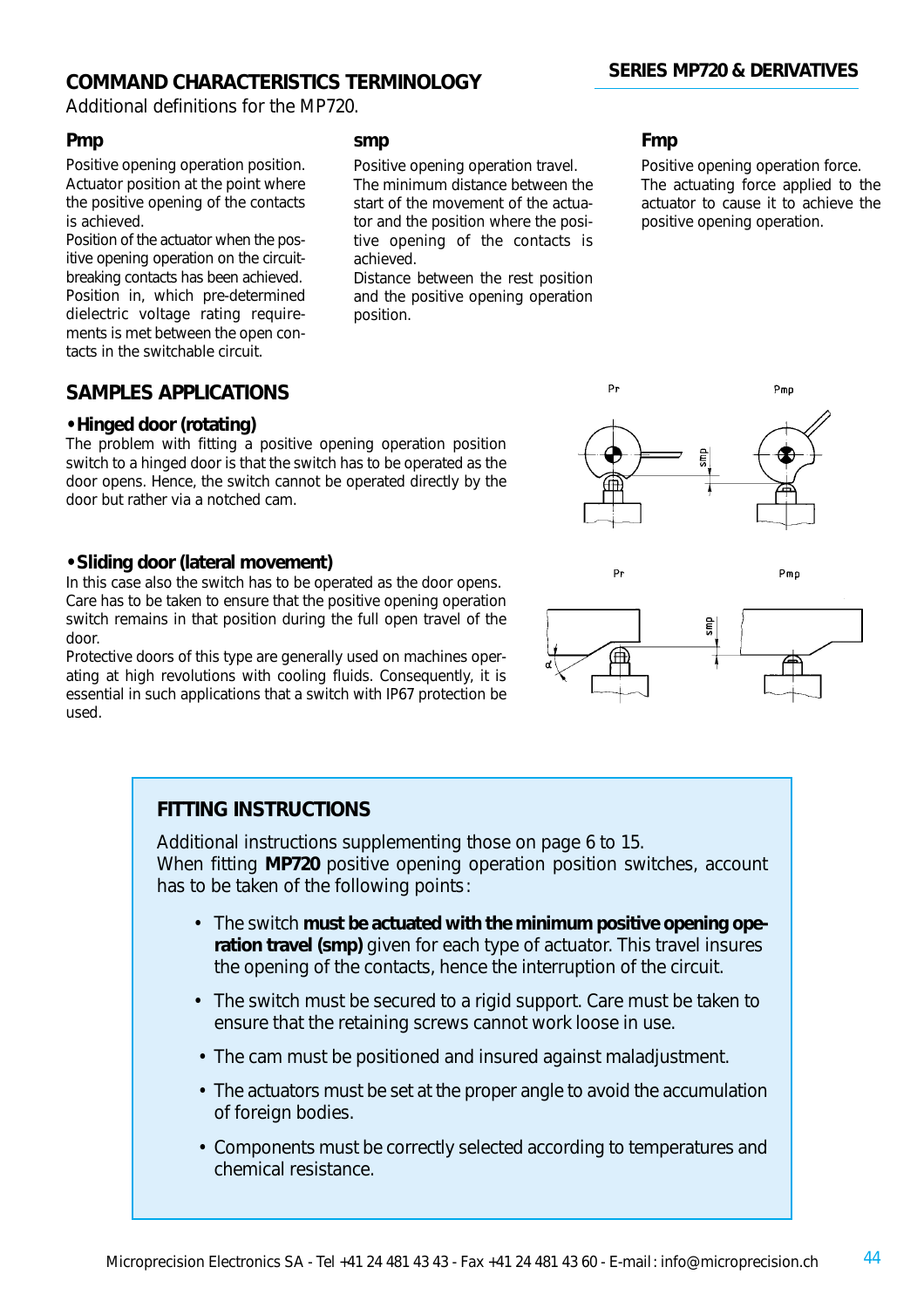

**\* = Positive opening operation travel (smp)**



In free position, **a clearance of 0.5 to 1.0 mm has to be left** from the top of the actuating button. The plunger **must not be used as a mechanical endstop.**

Plunger actuators with a M12x1 male threaded collar must be secured by that collar using the nuts provided for that purpose.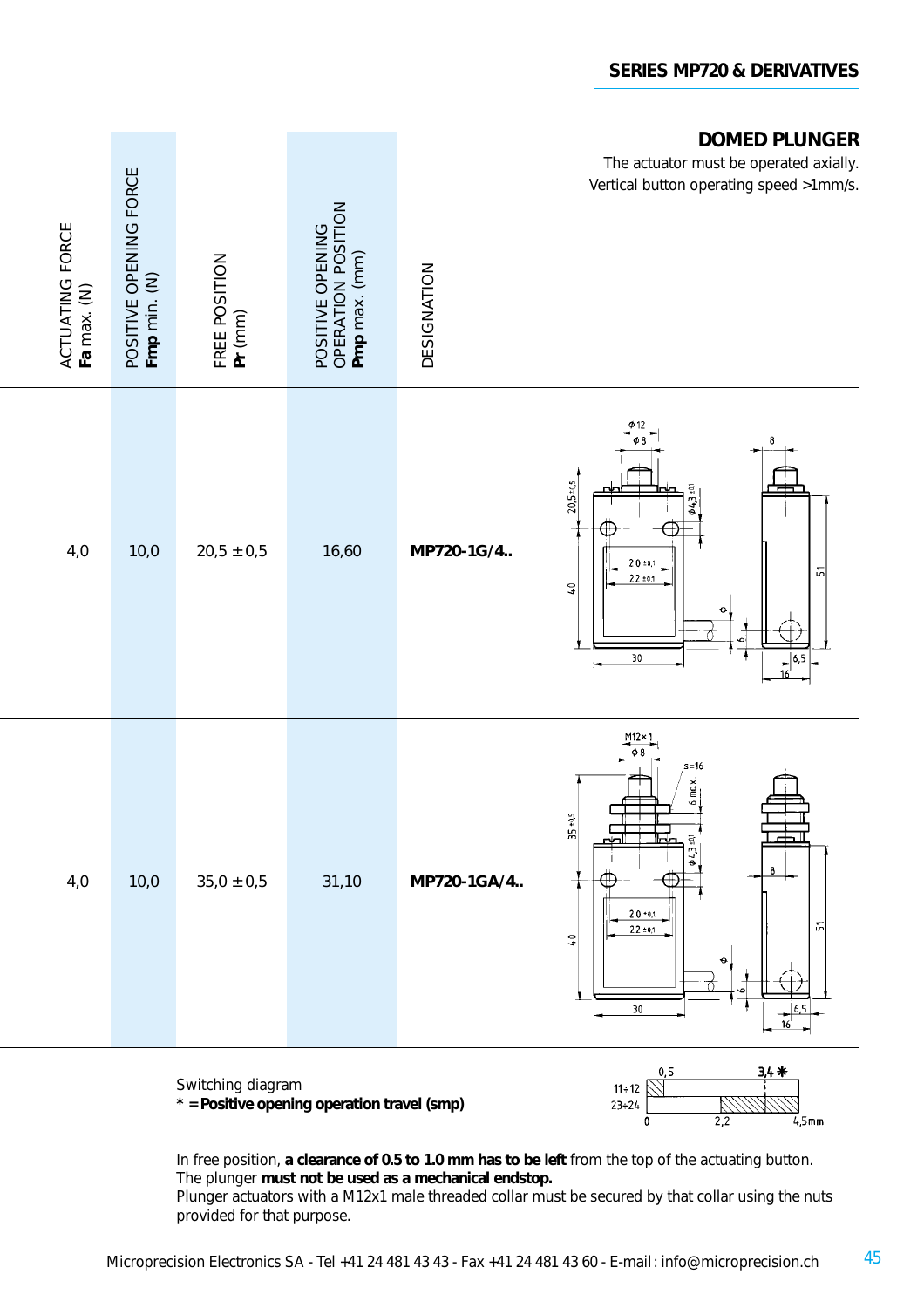| <b>ROLLER PLUNGER</b><br>This may be operated by means of a rotating<br>or sliding cam.<br>A cam the angles of which are in excess of 40° or the<br>speed of which is in excess of 2m/s must not strike<br>the roller plunger.<br>DESIGNATION<br>The contact point must be directly above the axis<br>of the roller. | ACTUATING FORCE<br>Fa max. (N) | POSITIVE OPENING FORCE<br><b>Fmp</b> min. (N) | FREE POSITION<br>Pr (mm) | OPERATION POSITION<br>Pmp max. (mm)<br>POSITIVE OPENING |
|----------------------------------------------------------------------------------------------------------------------------------------------------------------------------------------------------------------------------------------------------------------------------------------------------------------------|--------------------------------|-----------------------------------------------|--------------------------|---------------------------------------------------------|
| Φ10<br>$30*05$<br>$0.5 - 0.0$<br>8<br>MP720-1GL/4<br>$20 \pm 0.1$<br>こ<br>22:01<br>$\mathbf{C}$<br>$30\,$<br>6.5<br>16                                                                                                                                                                                               | 4,0                            | 10,0                                          | $30,0 \pm 0,5$           | 26,10                                                   |
| φ12<br>Φ<br>$30 \pm 0.5$<br>$0.5 * 00$<br>8<br>MP720-1GT/4<br>$20 \pm 0.1$<br>문<br>$22 \pm 0.1$<br>$\sqrt{2}$<br>30<br>16                                                                                                                                                                                            | 4,0                            | 10,0                                          | $30,0 \pm 0,5$           | 26,10                                                   |

 $11 \div 12$ <br>23÷24<br>0 Switching diagram **\* = Positive opening operation travel (smp)** \_<br>4.5mm  $\overline{2.2}$ 

The strike angles and position must be so calculated as to avoid a violent shock to the roller; the cam must be so shaped as to ease the roller back to the free position.